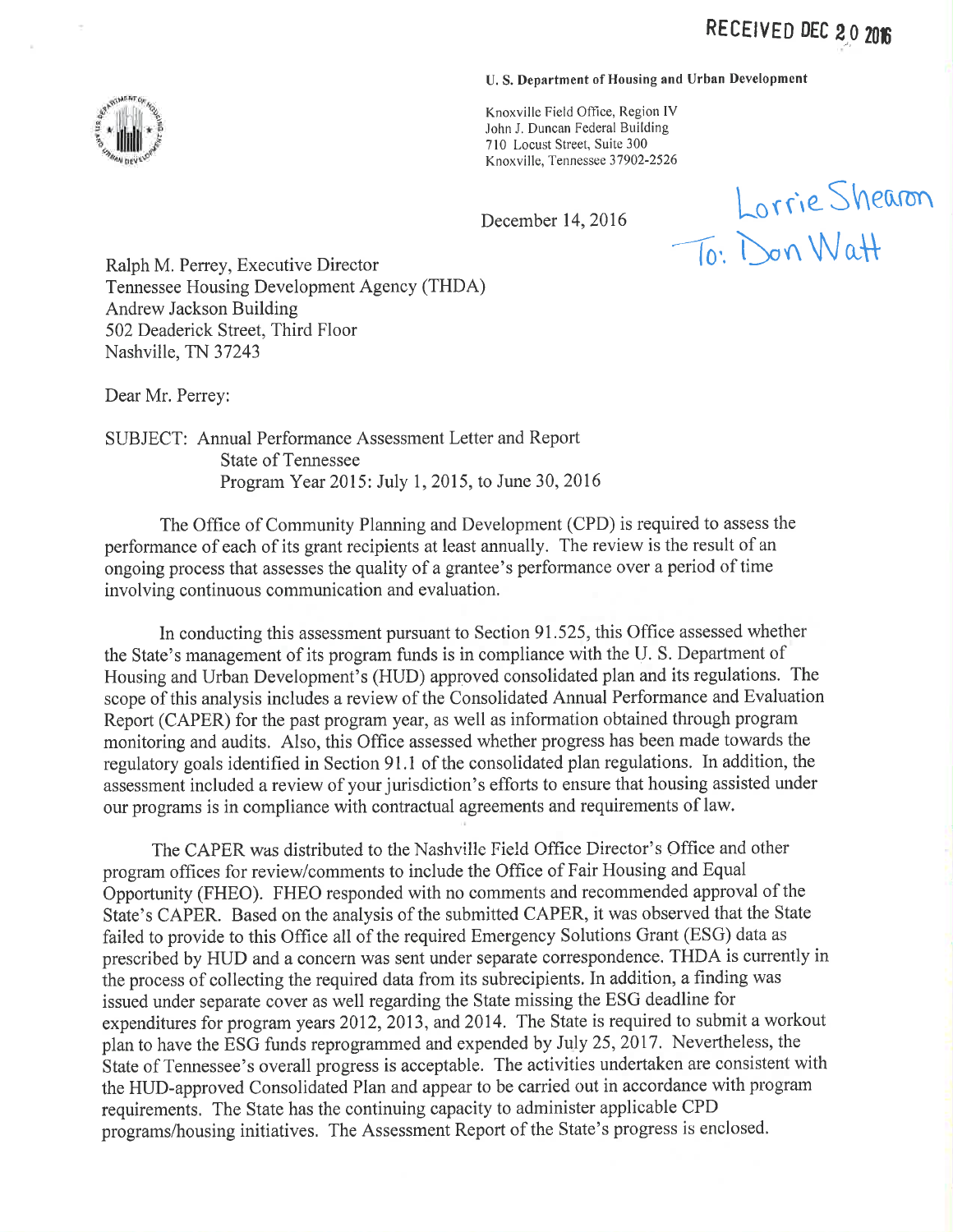In accordance with 24 CFR Section 91.525, if you have comments regarding this enclosed report, please submit them to this Office within 30 days of receipt of this letter. HUD may revise the report after considering your response. If we do not receive comments within the 30-day time period, this report will be considered final and can be made available to the public.

May we take this opportunity to remind you that the Minority Business Enterprise (MBE) Report is due each year within 10 days of September 30<sup>th</sup>. Also, as a reminder, the Section 3 report is due the same time as the CAPER, 90 days after the end of program year. Please check and verify the receipt of Section 3 reports (Form HUD 60002) in the Section 3 Performance Evaluation and Registry System (SPEARS) for program years 2013 ,2014 and 2015. The SPEARS User Registration Guide can be found at:

### http://portal.hud.gov/hudportal/documents/huddoc?id=spearsuserregguide.pdf

We also request your continued efforts to expend grant funds and enter progress and accomplishments data in a frequent and timely manner. Also, the Department will continue to provide a range of training opportunities on Affirmatively Furthering Fair Housing (AFFH) and its requirements. A number of resources on AFFH and the Final Rule can be found at:

### https://www.huduser.gov/portal/affht\_pt.html

We continue to appreciate the positive working relationship that you and the State of Tennessee's staff maintain with this CPD Office. We look forward to continuing to support your jurisdiction's efforts meeting the goals in the Consolidated Plan, including assisting your residents with housing and other community development needs. In addition, this Office also looks forward to assisting the State of Tennessee as it begins to administer the National Disaster Resilience (NDR) grant and Housing Trust Fund which were awarded to the State of Tennessee during the program year in the amounts of \$60,445,163 and \$3,000,000, respectively. The grant agreement process is forthcoming for both of these grants.

If you have any questions with respect to the enclosed comments or need technical assistance, please do not hesitate to contact me at (865) 474-8225.

Very sincerely yours,

UM C Wilson

Office of Community Planning and Development **Director** 

Enclosure

cc:

Honorable Bill Haslam, Governor, State of Tennessee Bettie Teasley, THDA Randy Boyd, Commissioner, ECD Shanell L. McGoy, Ph.D., M.P.H., TDOH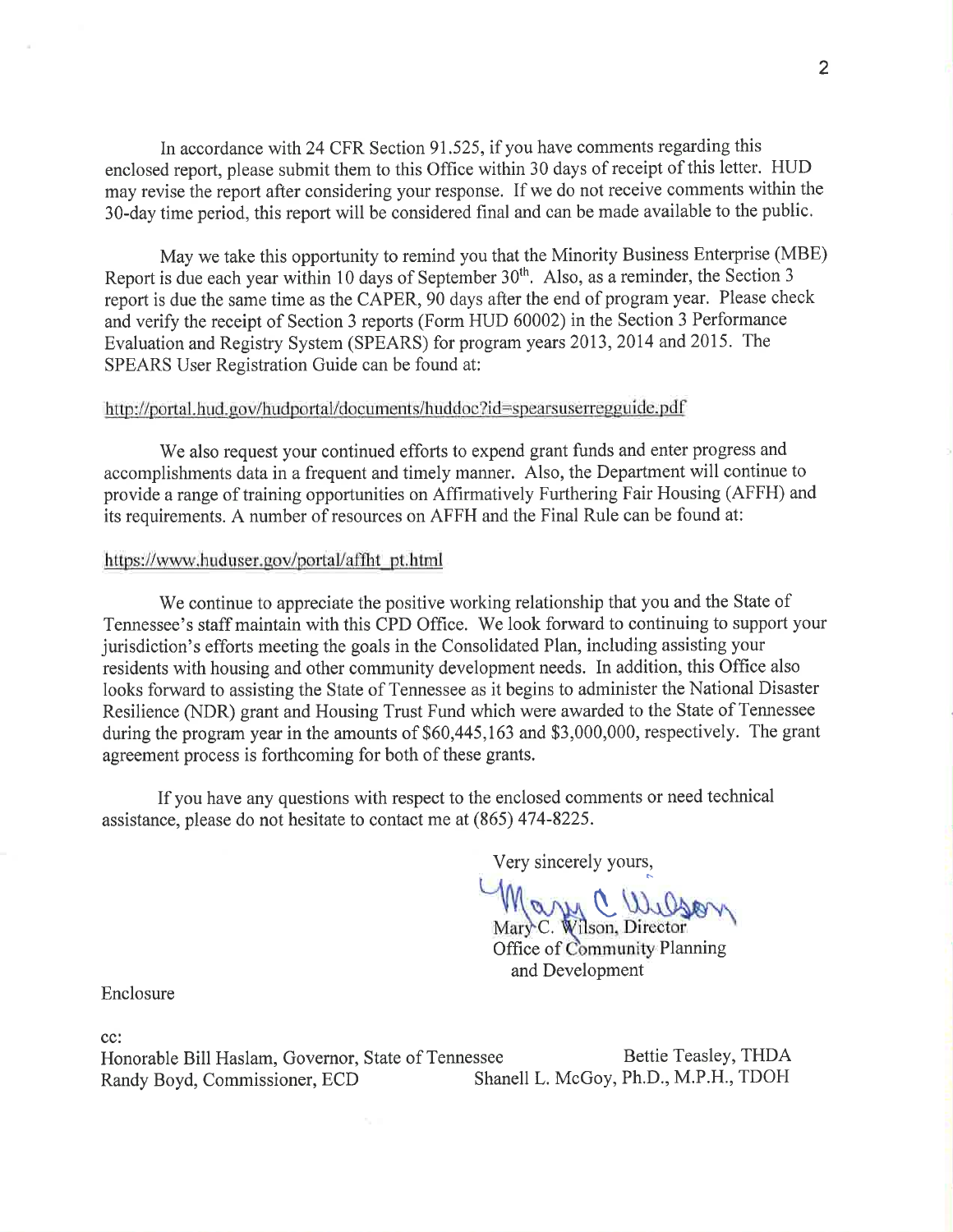# Annual Performance Assessment State of Tennessee Program Year 2015

## Consolidated Annual Performance and Evaluation Report (CAPER)

Program Year End: June 30, 2016 Report Due: September 30, 2016 Report Received: September 19, 2016

Funding Covered by CAPER:

| Community Development Block Grant (CDBG):                      | \$24,701,167 |
|----------------------------------------------------------------|--------------|
| HOME Investment Partnerships Program: (HOME):                  | \$8,984,790  |
| <b>Emergency Solutions Grant (ESG):</b>                        | \$2,984,182  |
| Housing Opportunities for Persons with AIDS (HOPWA):           | 942,955      |
| Community Development Block Grant Disaster Recovery (CDBG-DR): | \$92,517,890 |
| Community Development Block Grant Disaster Recovery (CDBG-DR): | \$30,906,517 |
| Community Development Block Grant Disaster Recovery (CDBG-DR): | \$13,810,000 |
| Neighborhood Stabilization Program $1 - (NSP 1)$ :             | \$49,360,421 |
| NSP 3:                                                         | \$5,000,000  |
|                                                                |              |

# Summary of Program Compliance

## **CDBG** Program

• State CDBG Timely Distribution of Funds: Acceptable (100 percent obligated and announced at 15 months).

Compliance Date: 11/04/16 (Date signed by Governor plus 15 months)

The CAPER indicated that 98.3 percent of the CDBG funds expended during the reporting period benefited LMI persons either through direct benefit activities or activities benefiting low/mod areas.

### HOME Program

• HOME 2014 Commitments  $[24 \text{ CFR } 92.500(d)(1)(B)]$ : Acceptable

2015 HOME Allocation: \$276,826 Expenditure Deadline: 7/31/2016 Expenditure Requirement: \$333,521,7 19 Amount Expended: 5338,577,633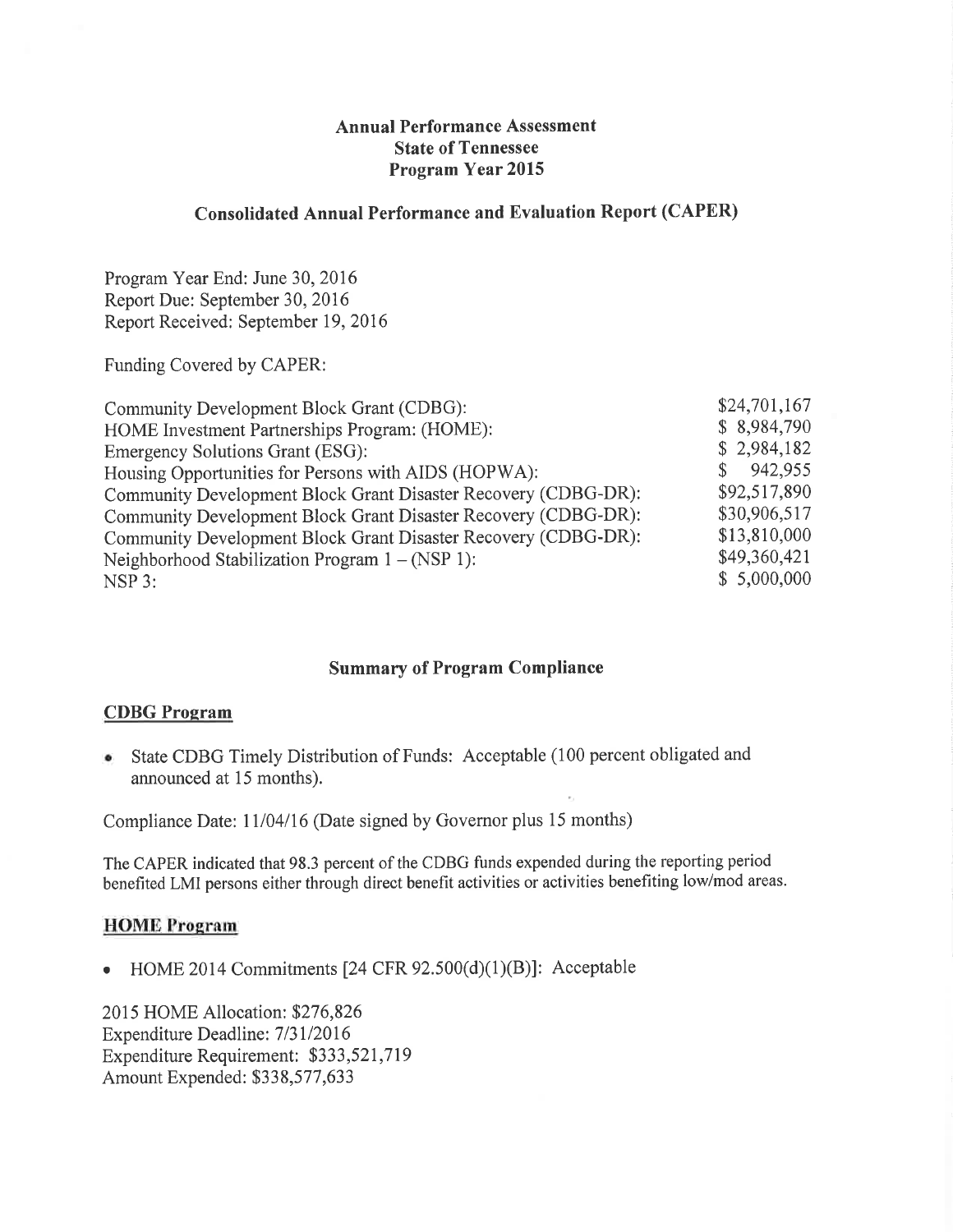HOME 2011 Expenditures [24 CFR  $92.500(d)(1)(C)$ ]: Acceptable  $\bullet$ 

2015 HOME Allocation: \$8,984,790 Expenditure Deadline: 06/30/2016 Expenditure Requirement: \$304,026,274 Amount Expended: \$310,889,024

• HOME PJs Open Activities [24 CFR  $92.502(d)(1)$ ]: Acceptable

Number of open activities exceeding standard: 0

HOME Match [24 CFR 92.218(a)]: To be submitted by December 31,2016

#### **ESG Program**

Expenditures [24 CFR 576.203(b)]: Unacceptable for Program Years 2012, 2013 and 2014. A frnding has been made on the State's failing to comply with the expenditure deadlines for PYs 2012, 2013 and 2014. The State will be allowed to submit a workout plan to reprogram and expend funds for eligible activities.

2012 ESG Allocation: \$2,756,409 Expenditure Deadline: 08/17/2014 Amount Expended: \$2,73 8,040.89 Remaining Balance: \$1 8,368.1 I

2013 ESG Allocation: 52,226,946 Expenditure Deadline: 08/09/2015 Amount Expended: \$2,105,900.29 Remaining Balance: 5121,045.7 I

2014 ESG Allocation: \$2,734,930 Expenditure Deadline: 07/25/2016 Amount Expended: \$2,738,040.89 Remaining Balance: 525,834.99

2015 ESG Allocation: \$2,948,182 Expenditure Deadline: 8/04/2017 Amount Expended: \$1,834,585.51 Remaining Balance: \$1,1 13,596.49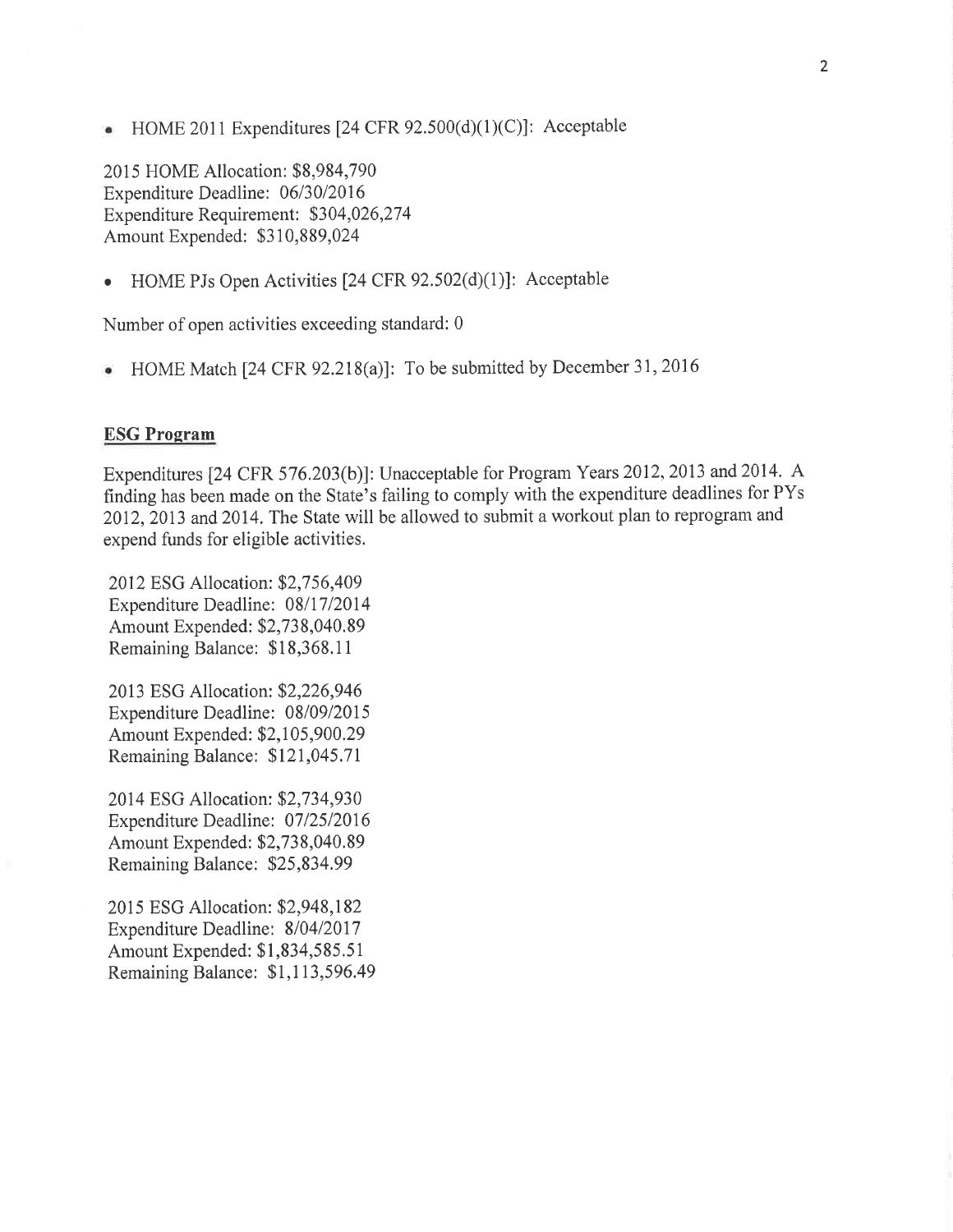### **HOPWA**

HOPWA Expenditures [24 CFR 574.540]: Acceptable

2013 HOPWA Allocation: \$902,360 Expenditure Deadline: 08/09/15 Amount Expended: \$902,360 Remaining Balance: \$0

2014 HOPWA Allocation: \$939,055 Expenditure Deadline: 07/25/2016 Amount Expended: \$939,055 Remaining Balance: \$0

2015 HOPWA Allocation: \$942,955 Expenditure Deadline: 08/04/2017 Amount Expended: \$0 Remaining Balance: 5942,955

## CONTINUUM OF CARE

Amount awarded throughout the State of Tennessee in 2015: \$20,390,357 (10 Continuums). The competitive funding for renewals and new projects will provide needed permanent and transitional housing for the homeless and provide essential supportive services to assist the homeless in reaching self-sufficiency.

### Neighborhood Stabilization Program (NSP) 1 (B-08-DN-47-0001)

Amount Awarded: 549,360,421.00 Amount Expended: \$48,650,137.78 Program Income: \$2,350,582.74 Balance: \$3,060,865.96 Percent of Grant Disbursed: 98.63%

#### NSP 3 ß-11-pN-47-0001)

Amount Awarded: \$5,000,000.00 Amount Expended: \$5,000,000.00 Program Income: \$0 Balance: \$0 Percent of Grant Disbursed: 100 (The grant appears to be ready for closeout.)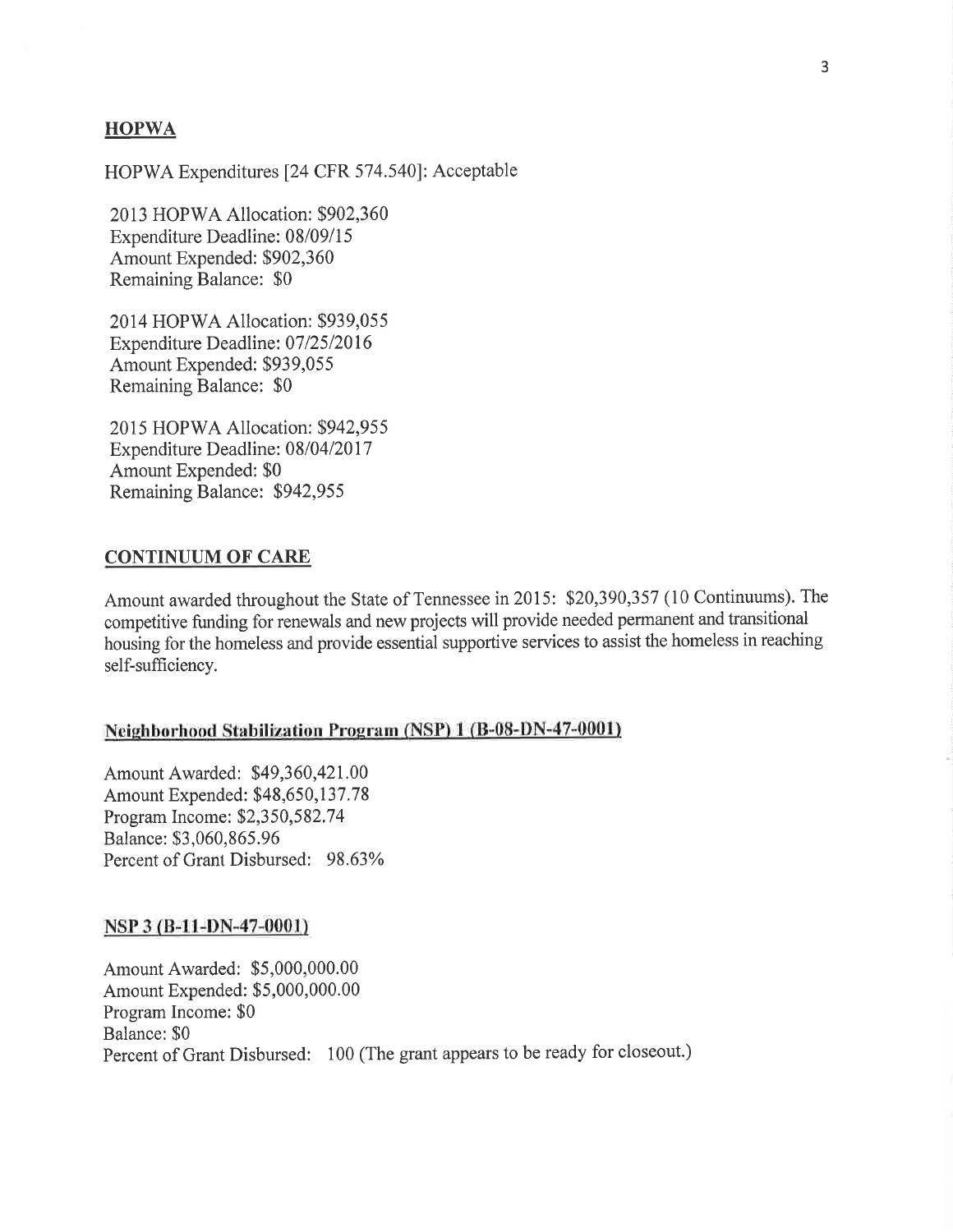#### CDBG-DR ß-08-DI-47-0001)

Amount Awarded: \$92,517,890.00 Amount Obligated: \$92,517,890.00 Amount Expended: \$86,427,245.63 Balance: \$6,090,644.37 Percent of Grant Disbursed: 93.42 %

#### CDBG-DR (B-10-DF-47-0001)

Amount Awarded: \$30,906,517.00 Amount Obligated: S 30,335,372.48 Amount Expended: \$28,509,760.37 Balance: \$1,825,612. 1 I Percent of Grant Disbursed: 93.98%

#### cpBG-pR (B-13-pS-47-0001)

Amount Awarded: \$13,8 10,000 Amount Obligated: 88,016,462.74 (Rounds 1 and 2 only) Amount Expended: \$6,601,513.50 Balance: 91,414,949.24

NOTE: Funds obligated for the 2013 CDBG-DR grant award under Round 1 were not expended by the deadline of February 14,2016, The State provided a workout plan and will be utilizing program income to make up the difference (41,183,537.26). Round 3 should be obligated in the near future.

#### **Other Department Programs/Designations**

#### Other Program Requirements

• Regulatory Caps

Regulatory Caps: (Program regulations limit the amount of funds that can be expended on certain activities. For example, for HOME Community Housing Development Organization (CHDO) set-aside, the regulation establishes a minimum amount that must be committed to CHDO Activities). See below:

|                                              | <b>Standard</b>          | <b>Regulatory</b><br>Requirement          | Actual<br><b>Expenditures</b> | Actual<br>Percentage |
|----------------------------------------------|--------------------------|-------------------------------------------|-------------------------------|----------------------|
| CDBG Public Service<br><b>Obligations</b>    | (or dollar amount)       | $15\%$ of Allocation 570.201(e)(1) or (2) | $\Omega$                      | 0                    |
| CDBG Planning/Admin<br>Expenditures/ plus PI | <20% of Allocation       | 570.200(g)                                | \$2,701,167.00                | 8.75%                |
| <b>HOME Administration</b>                   | $\leq$ 10% of Allocation | 92.207                                    | 7.500.00                      | $.80\%$              |